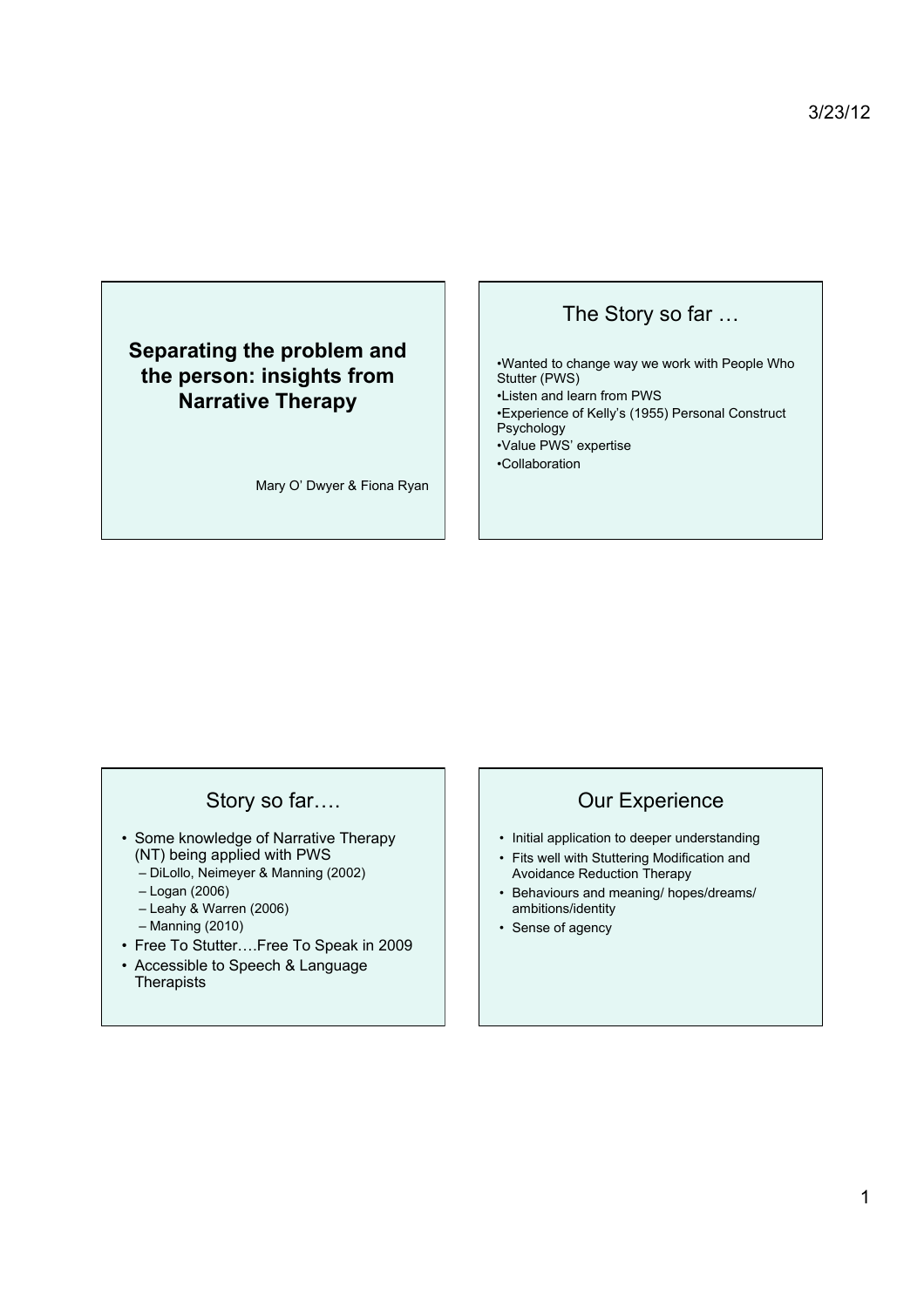## Our Experience

- Addresses the complex nature of stuttering.
- PWS develop understandings that lead to acceptance (McCormack 2011).
- Simple at one level…. Rich and complex

#### **Overview**

- Brief introduction to Narrative Therapy
- Explain externalising conversations
- Give examples from child who stutters
- Map externalising conversation with 18 year old PWS
- Specific language or terms/jargon

## What is Narrative Therapy?

- An approach to counselling and community work
- Developed by White & Epston (1990)
- Centres people as the experts in their own lives
- Views problems as separate from people
- Assumes people have many skills, strengths, values

#### **Narrative Therapy**

- Begin with dominant, problem saturated narrative
- Externalise the problem, give it a name, draw it, avoid totalising
- Look for unique outcomes, sparkling moments as entry points into alternative narrative
- Highlight strengths and resources
- Re-author

(White 2007)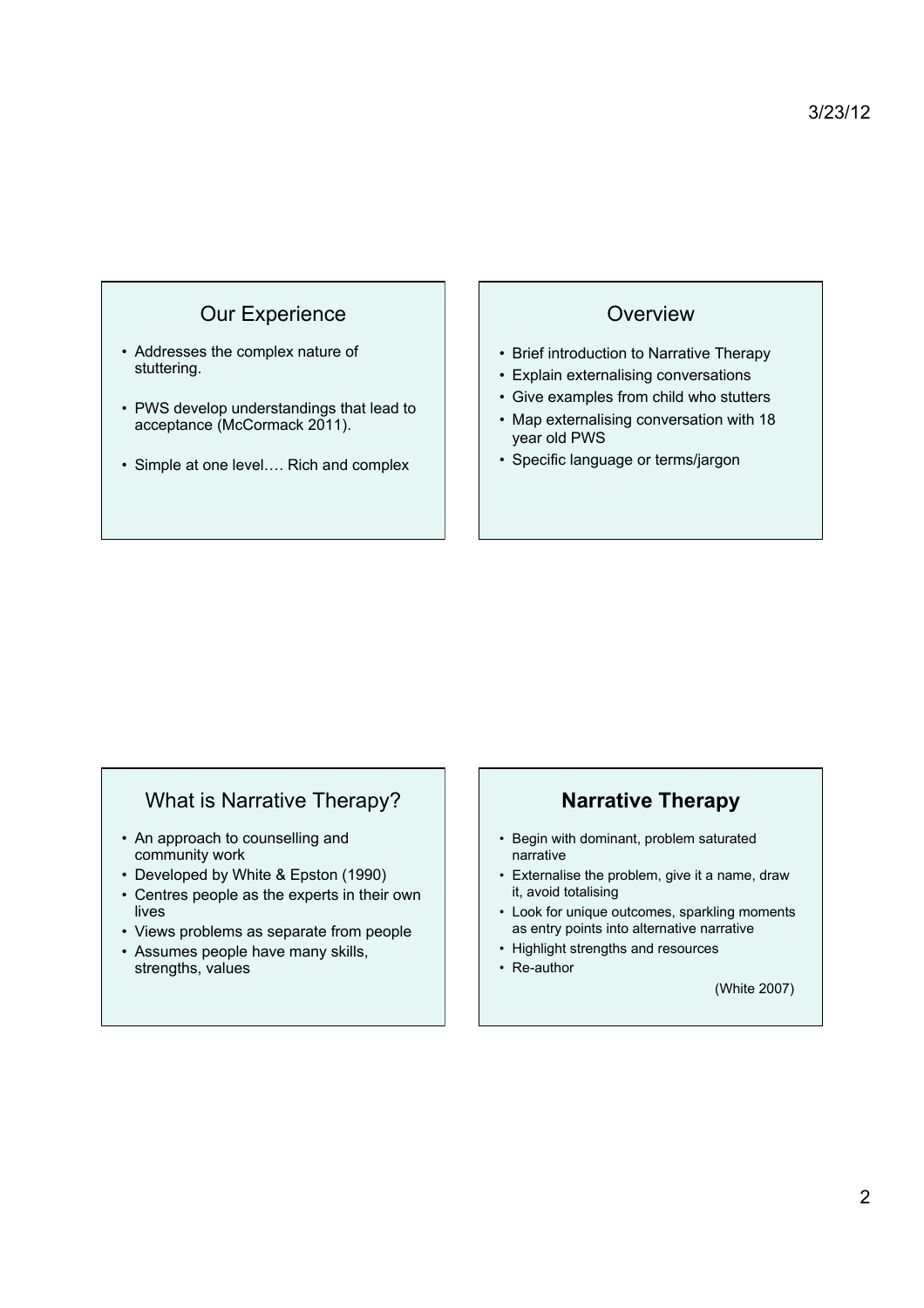## **Externalisation**

- "This is the process by which we separate the person's identity from the problem for which they seek assistance" Morgan (2000,17)
- Objectifies it
- Experience an identity that is separate from the problem
- Naming: the name for the problem comes from the client
- The problem is the problem ….. *Not the person*

#### Purpose of Externalising **Conversations**

- Separate the problem from the person
- Position the person as expert on the problem- through rich/detailed description
- Place problem in time & other context
- Allow for acknowledgement of effects
- Enable the person to position themselves outside and in opposition to the problem
- Relate this to wider values/ hopes and dreams

#### Steps in an externalising conversation

- Recent and particular experience of the problem – Naming and describing the problem
- Describing the effects of the problem's activities across various domains
- Evaluating the effects of the problem's activities
- Justifying the evaluation

#### Cormac

- Nine year old boy
- Referred last spring for therapy
- Onset at reportedly seven and a half/eight years of age
- Attended group summer 2011
- Came for review following difficulties in school in December 2011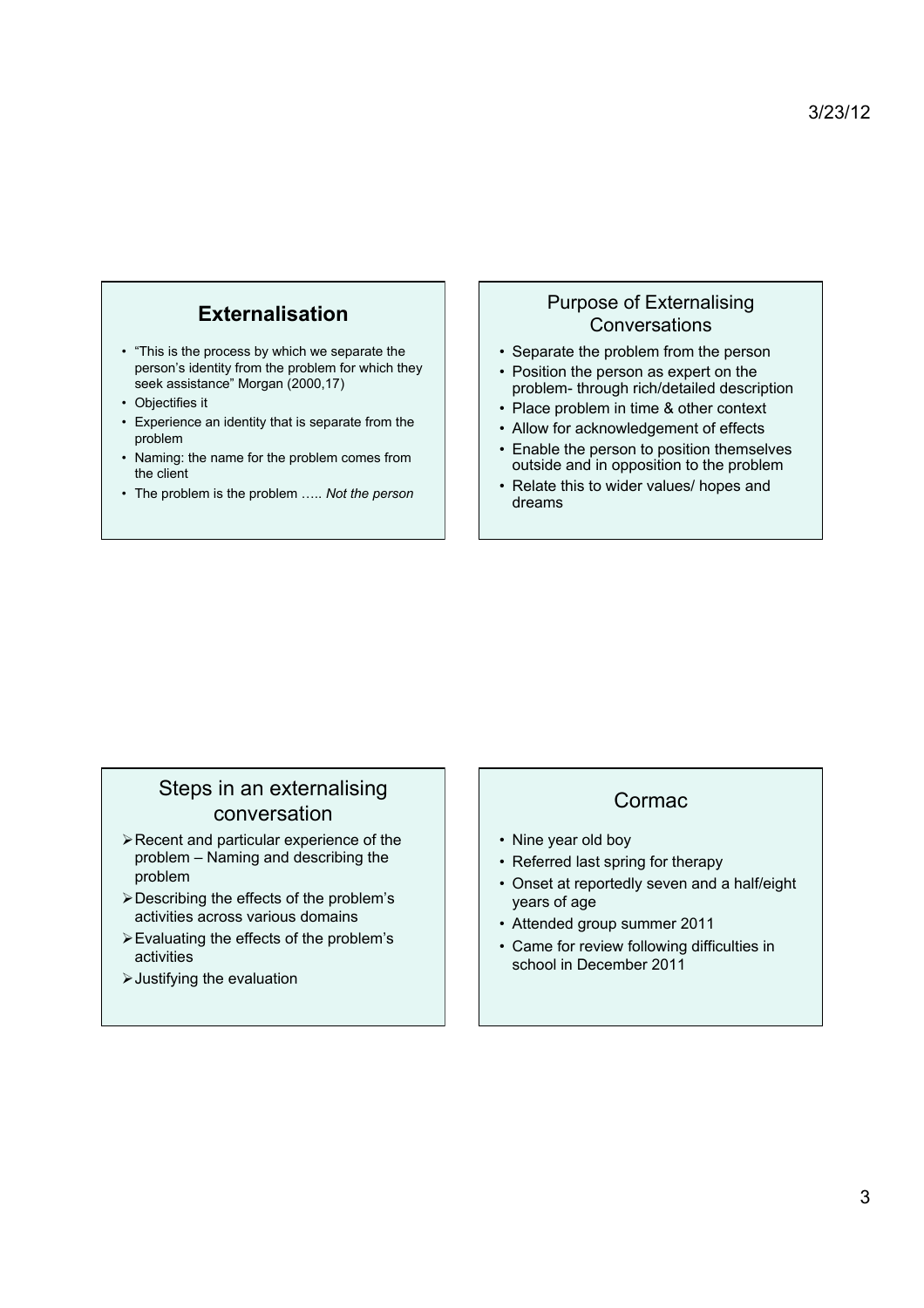



Questions to aid externalising

# **EFFECTS OF THE PROBLEM**

## The effects of Mr. Angry

- He is mean, because he makes me stutter
- Makes my tongue stick out
- Makes me block
- Makes me get nervous before talking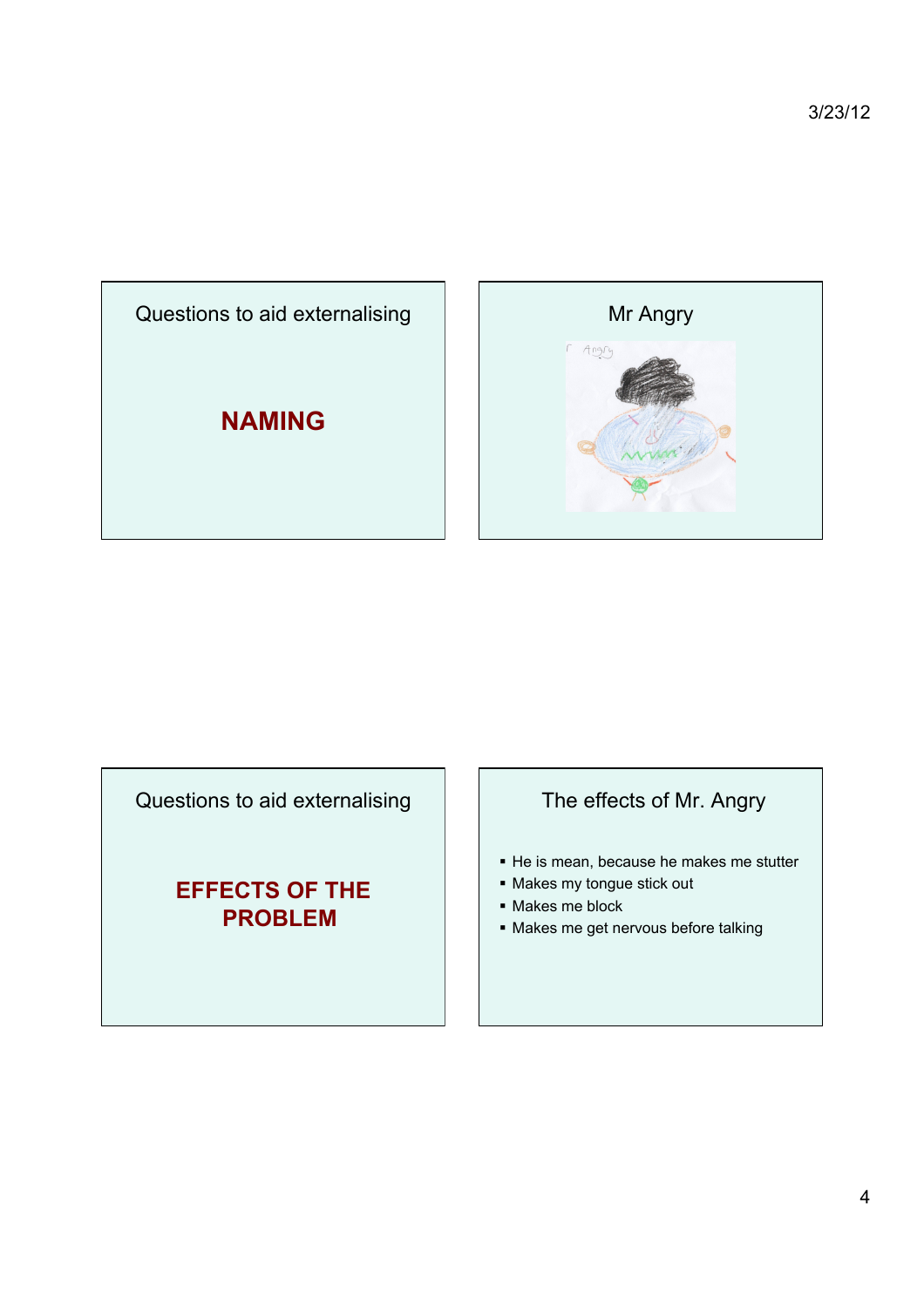#### Effects of Mr. Angry in school

- Tries to make fun of me
- I know the answer but I don't want to say it
- I put in the wrong answer so I don't get stuck
- Sometimes act like I am thinking then when I am ready to say it I say it
- In the yard I don't do it all because I am not worried about him, just concentrating about what I am playing

Questions to aid externalising

# **Taking a POSITION on the problem**

## Cormac's Position on Mr. Angry

- I feel angry at him
- I hate him
- I want to make him the size of a peanut
- I want to give him 'some heat'

Questions to aid externalising

**JUSTIFYING THE POSITION**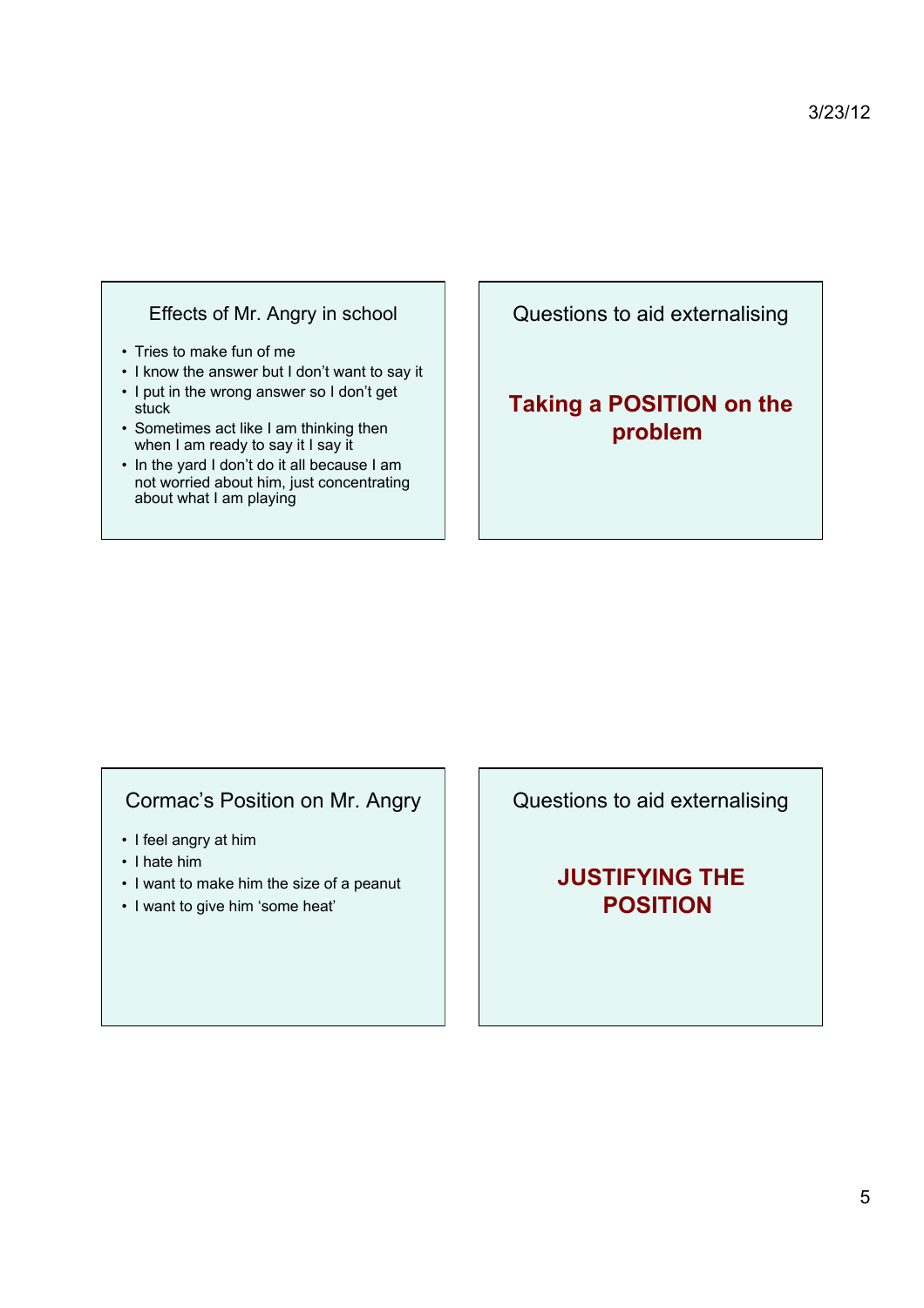

• I like to talk

## Statement of Position Map 1

**…………………………………………………………………………………………………………………………………… HOPES/VALUES I want to say what I have to say even if I get stuck<br>I like to talk and <b>I** like to talk **…………………………………………………………………………………………………………………………………… POSITION - WHERE DO YOU STAND ON THIS? I feel angry at him I hate him …………………………………………………………………………………………………………………………………… EFFECTS ACROSS Makes me get nervous before talking DOMAINS OF LIVING …………………………………………………………………………………………………………………………………… CHARACTERISATION OF PROBLEM/ Mr Angry …………………………………………………………………………………………………………………………………… TIME** (Based on White 2007)

## Awkward Turtle **Laoise**



- 18 year old girl
- Secondary school student
- Has had stuttering therapy since 10
- At 12 became very self conscious and covert
- Family tragedy- no therapy for almost 3 years
- Returned aged 17 on Father's request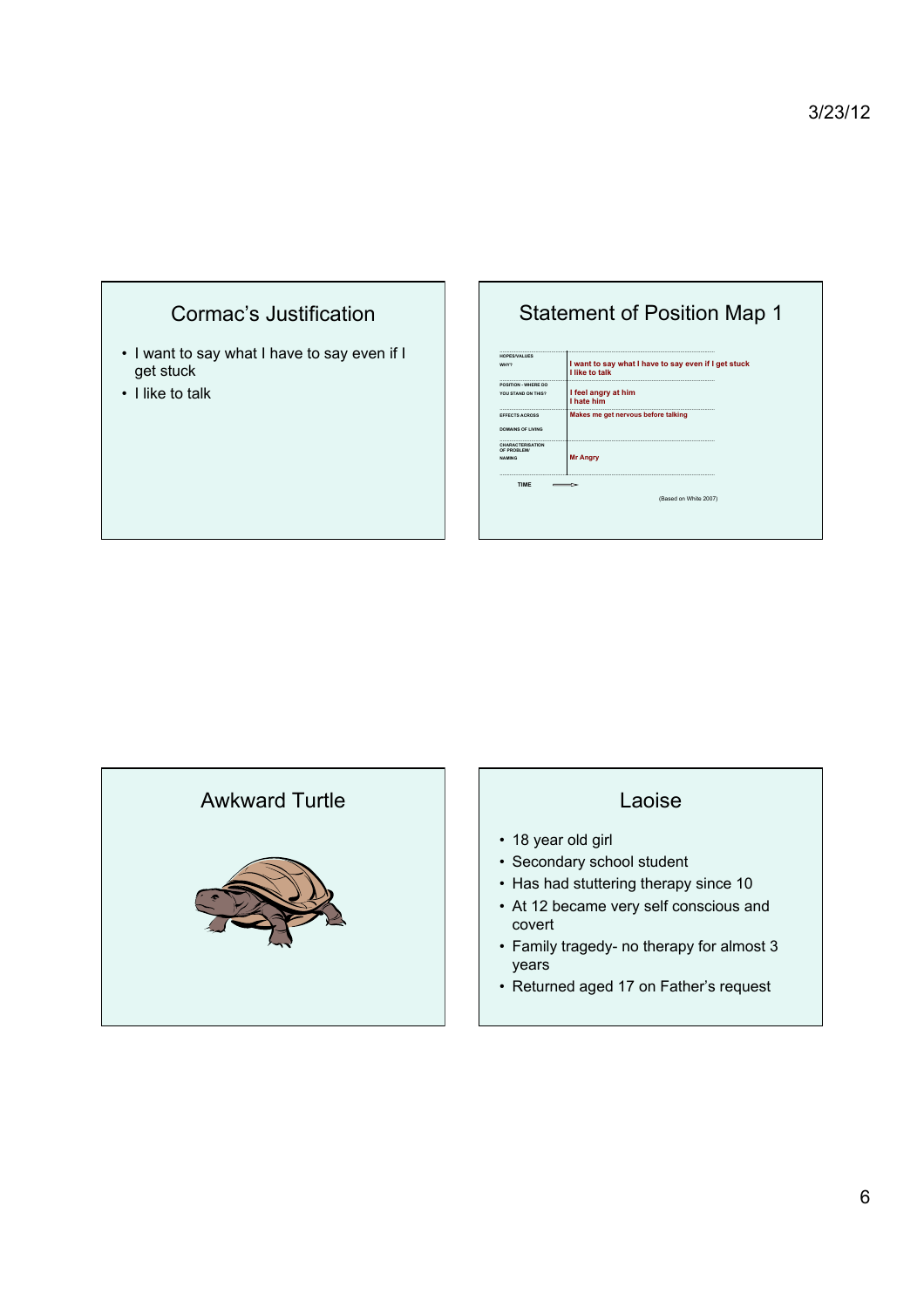## Externalisation Conversation

Took place during therapy

- On return from visit to cousins
- Had not talked to cousins' friends who had visited
- Viewed this as a problem as would have liked to talk

# Statement of Position Map 1

| <b>HOPES/VALUES</b><br>WHY?                             |                                                                                   |
|---------------------------------------------------------|-----------------------------------------------------------------------------------|
| POSITION - WHERE DO<br>YOU STAND ON THIS?               |                                                                                   |
| <b>EFFECTS ACROSS</b><br><b>DOMAINS OF LIVING</b>       |                                                                                   |
| <b>CHARACTERISATION</b><br>OF PROBLEM/<br><b>NAMING</b> | Awkward Turtle - leader: Feel frozen, fear, anger.<br><b>Avoidance tags along</b> |
| <b>TIME</b>                                             |                                                                                   |
|                                                         | (Based on White 2007)                                                             |

| <b>HOPES/VALUES</b><br>WHY?                            |                                                                                                                                                                                                                       |
|--------------------------------------------------------|-----------------------------------------------------------------------------------------------------------------------------------------------------------------------------------------------------------------------|
| POSITION - WHERE DO<br>YOU STAND ON THIS?              |                                                                                                                                                                                                                       |
| <br><b>FFFFCTS ACROSS</b><br>DOMAINS OF LIVING         | Not expressing who I am, being quiet & shy, Holding me back.<br>In choices, who I talk to/don't talk to. Asking questions in class.<br>Socially, feel like crap. Reading in school. Wondering what others think of me |
| <b>CHARACTERISATION</b><br>OF PROBLEM<br><b>NAMING</b> | Awkward Turtle - leader: Feel frozen, fear, anger.<br>Avoidance tags along                                                                                                                                            |
|                                                        |                                                                                                                                                                                                                       |
| <b>TIME</b>                                            |                                                                                                                                                                                                                       |

# Statement of Position Map 1

| <b>HOPES/VALUES</b><br>WHY?                             |                                                                                                                                                                                                                                   |
|---------------------------------------------------------|-----------------------------------------------------------------------------------------------------------------------------------------------------------------------------------------------------------------------------------|
| POSITION - WHERE DO<br>YOU STAND ON THIS?               | Want it to shrink it - a lot - three quarters.                                                                                                                                                                                    |
| <b>FFFECTS ACROSS</b><br>DOMAINS OF LIVING              | Not expressing who I am, being quiet & shy. Holding me back.<br>In choices, who I talk to/don't talk to. Asking questions in class.<br>Socially feel like crap. Reading in school. Wondering what others think of me<br>Avoidance |
| <b>CHARACTERISATION</b><br>OF PROBLEM!<br><b>NAMING</b> | Awkward Turtle - leader: Feel frozen, fear, anger.<br>Avoidance tags along                                                                                                                                                        |
| <b>TIME</b>                                             |                                                                                                                                                                                                                                   |
|                                                         | (Based on White 2007)                                                                                                                                                                                                             |